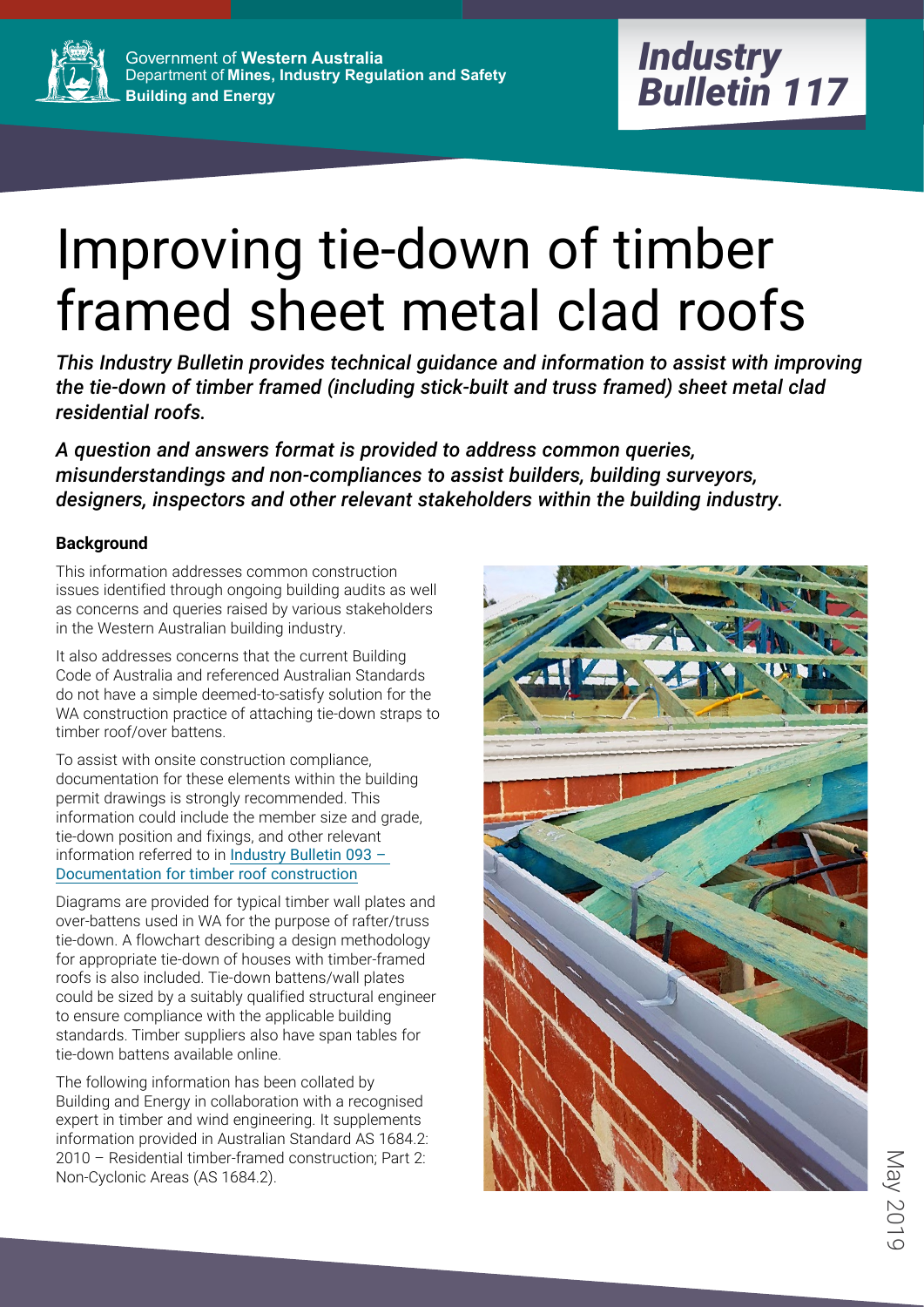# **Roof tie-down question and answer:**

# **Metal battens**

- **1.** Where a nailed connection is insufficient for fastening metal battens to timber rafters, can metal battens be fixed with a screw on one side of the batten and a nail on the opposite side, if the position of the screw is alternated between rafters?
- **A. No.** The strength of this connection is the same as the double nailed connection. (The nail would fail first at its normal capacity, and then the batten would be prised over the top of the screw head.) The nail/screw connection does not have higher capacity than a nail/nail connection.

Manufacturers that have carried out an appropriate standard of testing typically recommend two screws for all metal roof battens into softwood timber rafters.

Note: Although the published capacity of some types of nails into JD5 (i.e. MGP10) timber may indicate they have sufficient capacity, until they have been tested in metal battens, they should not be used to fix metal battens.



#### Figure 01

Nails are not sufficient and will fail at the same load as if there was a nail each side

## **Timber battens**

- **2.** Where a nailed connection is insufficient for fixing timber battens to timber rafters or trusses (i.e. metal clad roof), can the timber battens be attached with bugle (No. 14, Type 17 screw) fixings alternated with nail fixings along the length of the battens?
- **A. No.** Nails do not have sufficient capacity so would fail at less than the design wind speed. The batten would not have enough bending capacity to span the distance between the remaining screws.



#### Figure 02

Nails are not sufficient and will fail causing the standard batten to be overloaded between screwed batten connections

### **Nailed connections**

- **3.** Can machine driven nails be used in metal plate connector brackets (e.g. multigrips, triple grips)?
- **A. Machine-driven nails in straps or metal plate connectors should only be used if the manufacturers of the straps/ metal connectors recommend them for that situation.** In some cases, conditions for use may include installing an extra nail, or only using specially designed connectors for machine driven nails.

Palm nailers can be used to drive connector nails accurately into holes in standard metal plates and straps (similar to hand-driving).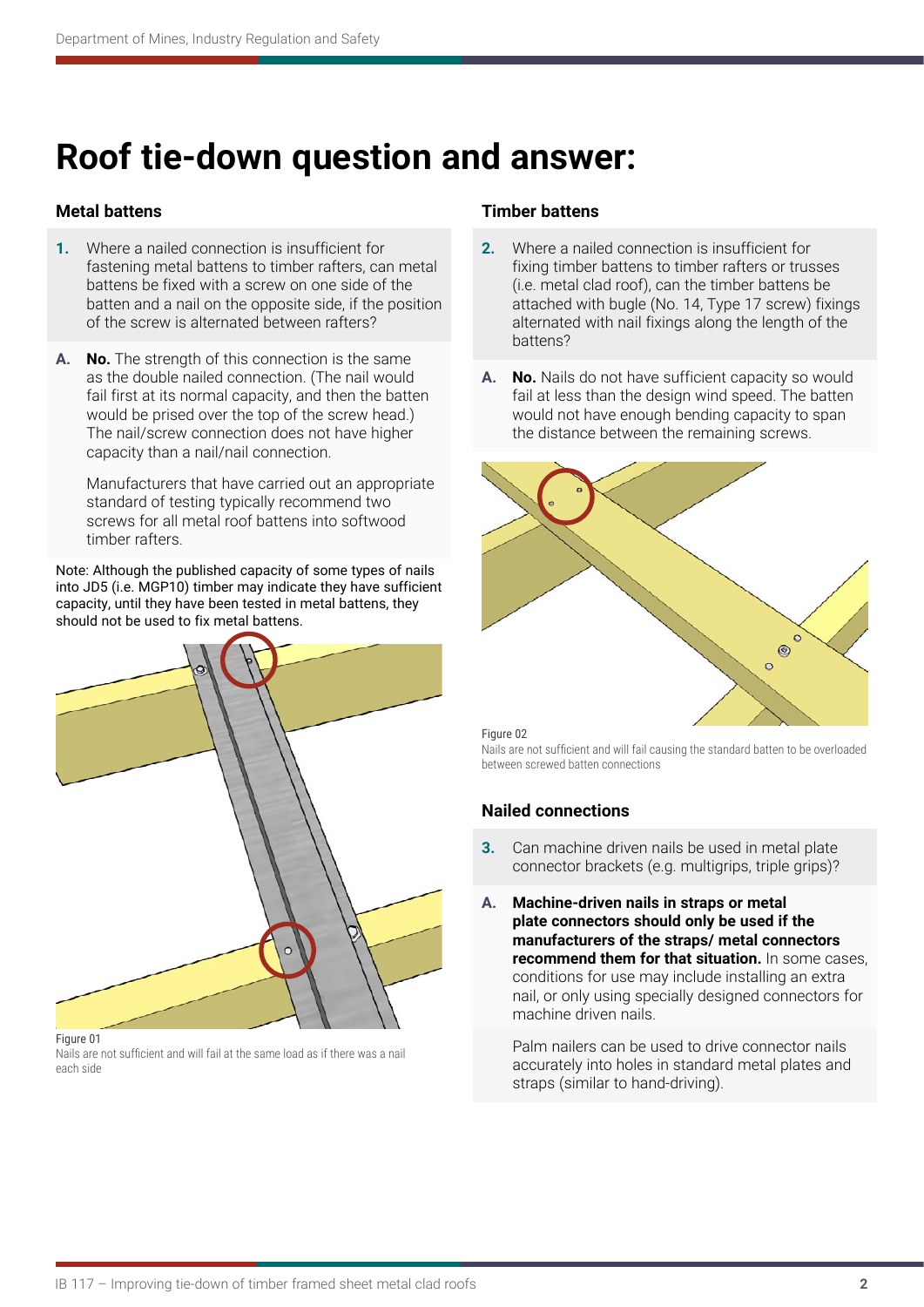# **General roofing**

- **4.** Are lateral restraints required for each end of steel strutting beams?
- **A. Yes (generally)**. They are required for timber beams as per Clause 7.2.6 of AS 1684.2 and steel beams have the same tendency to slide or rotate. In many cases, blocking pieces can be fitted to the timber top plate and bolted to the top of the beam to act as lateral restraints.
- **5.** What should I do if a framing anchor hasn't been nailed correctly? (E.g. nails are too close to the edge of the framing anchor, or timber has split underneath the connection)
- **A. Most defective connections can be bridged by installing a strap into undamaged timber using the correct number of nails.** This should occur in accordance with applicable building standards or under the direction of a suitably qualified engineer.
- **6.** Can the same tie-down connections be used for standard trusses and girder trusses?
- **A. No.** Girder trusses need stronger tie-downs than standard trusses. Truss suppliers provide tie-down options and guidelines for correct installation.
- **7.** Do hip rafters need to be tied down at the corners of houses?
- **A. Yes.** Hip rafters need stronger tie-downs than standard rafters as they have larger tributary areas and therefore carry larger loads.

# **Perimeter tie-downs**

- **8.** Can roofing be screwed into tie-down battens?
- **A. Yes.** In fact, fixing the roofing to tie-down battens increases their capacity to resist net roof uplift forces. Tie-down battens can be used in the same way as standard battens, but standard battens can't always be used as tie-down battens. For example, metal top hat battens can be used as standard battens, but not as tie-down battens as under uplift forces, the metal batten will crush under the strap.
- **9.** What tie-downs are required either side of large openings?
- **A. It depends on the wind classification and the size of the opening.** Stronger straps installed into the brickwork at floor level or metal rods into the concrete slab may be required either side of larger openings. There is often insufficient weight of brickwork on top of the lintel to resist the uplift forces by tying to only the lintel.
- **10.** When fixing a tie-down strap, does it make a difference if the connectors (nails) are fixed to the near face, top face or far face of the timber top plate, rafter or batten?
- **A. Yes.** The full capacity of the strap requires at least five nails in JD5 (i.e. MGP10 pine) timber. Five nails won't fit in a single face and the strap must be looped over the timber and the nails distributed between the near face, top face and far face of the timber. Installing at least one nail into the far face of the timber means that the strap is bent twice. The double bend increases the connection capacity (AS 1684.2 gives higher capacities for connections using looped straps).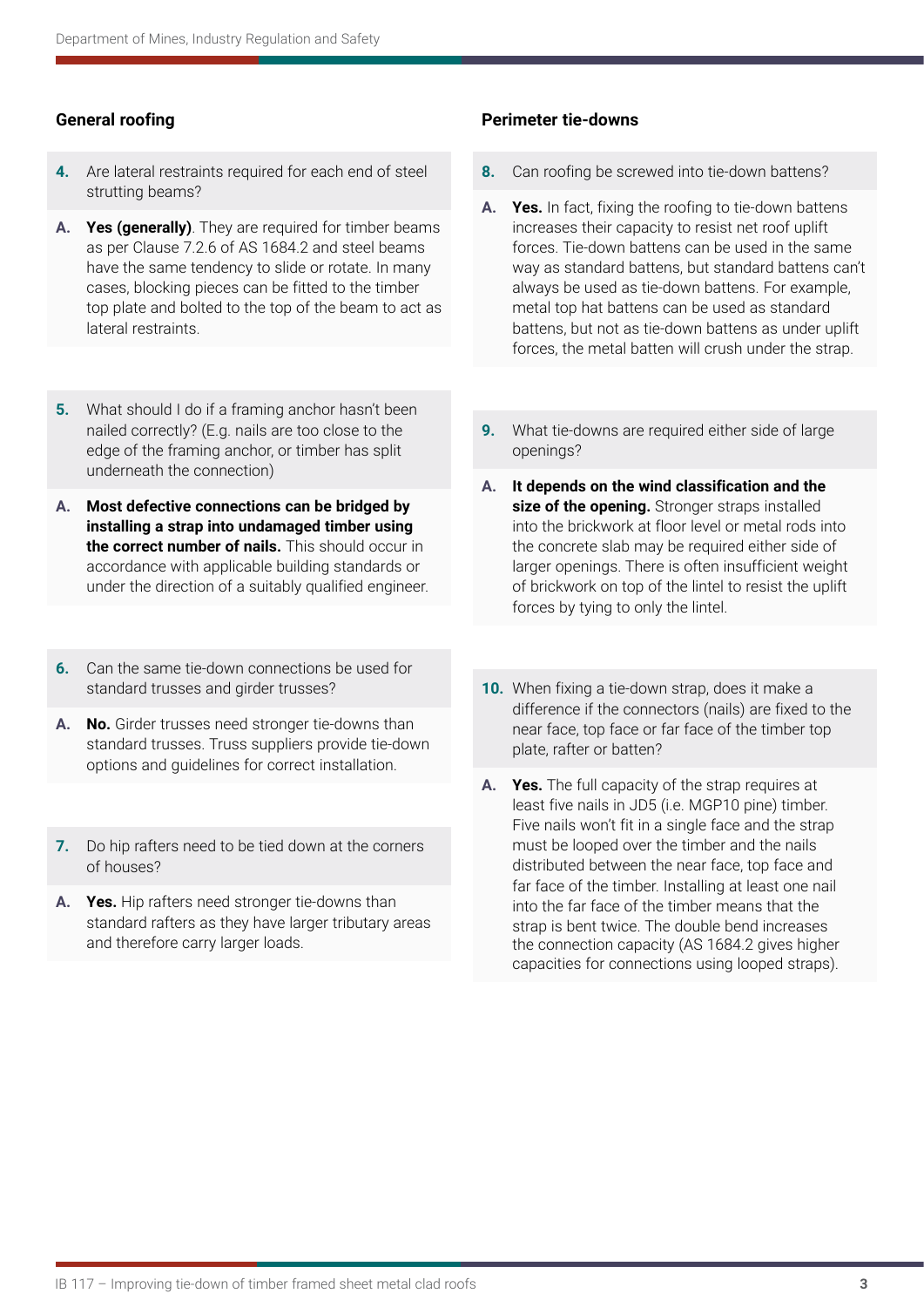- **11.** Where the strap is to be tied to a tie-down batten, can the required number of nails to the tie-down straps be shared between the top plate and the tie-down/cavity batten?
- **A. No.** All the nails must be installed into the tie-down batten. (Note that if the tie-down strap is to be fixed to the top plate, framing anchors may be required between rafters and top plates to transfer the uplift forces from the rafter to the top plate as shown in Figure 3.)



This acts as a two nail connection to either the over-batten or wall plate

**12.** Can perimeter tie-down only be used on any house?

**A. Perimeter tie-down only is commonly used in truss roofs and the tie-downs must have sufficient capacity to resist the forces indicated in the truss design.** For framed (stick built) roofs, AS 1684.2 allows perimeter tie-down only for coupled roofs in N1 and N2 wind classifications. Engineers can provide details that enable framed roofs to be tied down at the perimeter for houses in N3 and above.

# **Methodology for appropriate tie-down of houses with timber framed roofs**



\* Note: for more details on ULW, refer to Figure 9.5 of AS 1684.2/a suitably qualified engineer